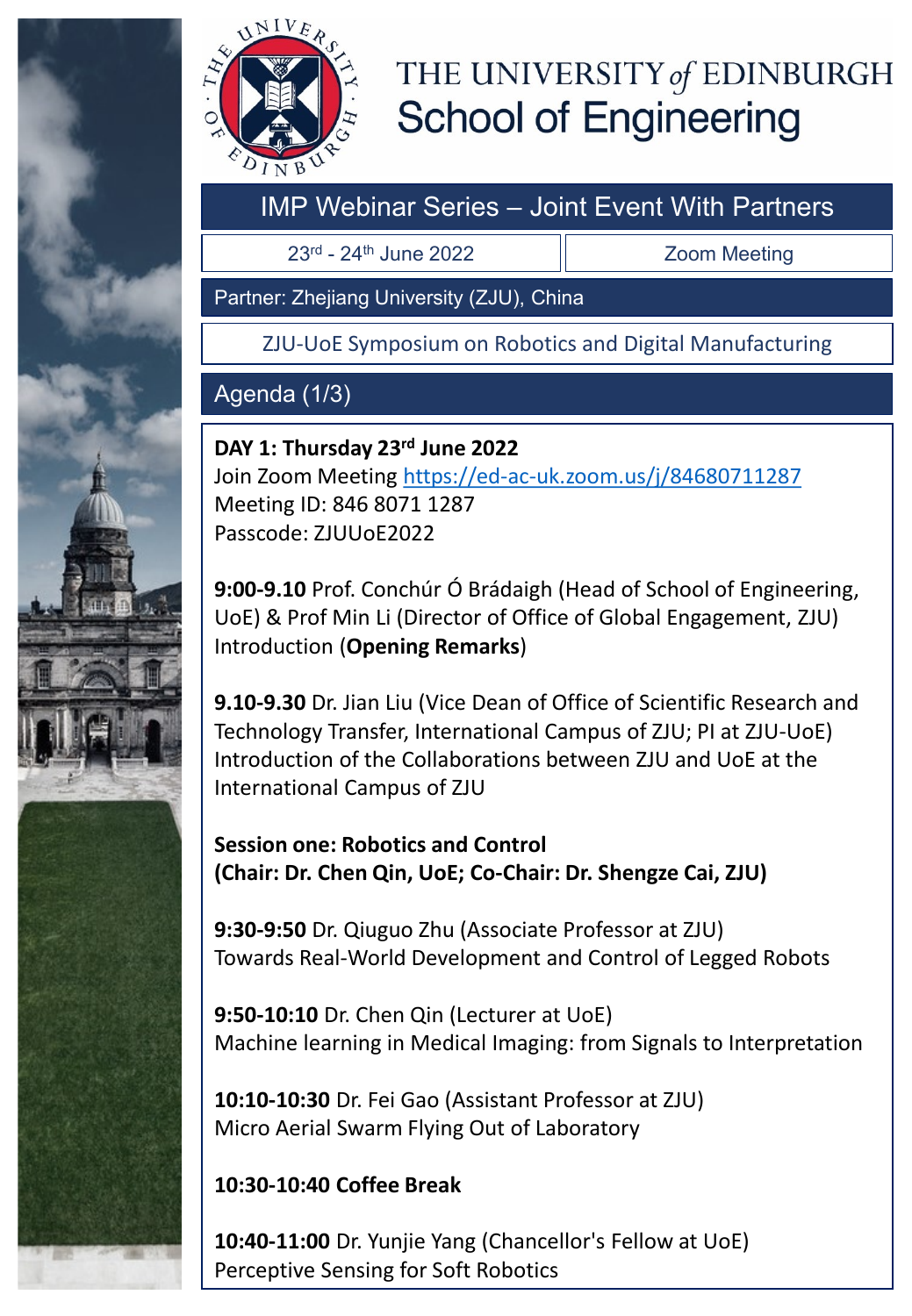



# THE UNIVERSITY of EDINBURGH **School of Engineering**

## IMP Webinar Series – Joint Event With Partners

 $23<sup>rd</sup>$  - 24<sup>th</sup> June 2022  $\parallel$  Zoom Meeting

Partner: Zhejiang University (ZJU), China

ZJU-UoE Symposium on Robotics and Digital Manufacturing

### Agenda (2/3)

#### **(Continued)**

**11:00-11:20** Dr. Shengze Cai (BaiRen Assistant Professor at ZJU) Physics-informed Deep Learning for Tomographic Particle Tracking Velocimetry

**11:20-11.40** Dr. Francesco Giorgio-Serchi (Chancellor's Fellow at UoE) Mechatronics and Control of Underwater Soft Robots for the Offshore Industry

**11:40-12:00** Prof. Tom Bruce (Dean International Students, College of Science and Engineering, UoE) Internationalization of UoE

**12:00-12:20** Prof. Chao Xu (Associate Dean of College of Control Science & Engineering; Dean of Huzhou Institute of ZJU) A Quick Overview on Industrial Automation and Robotics Research & Practice

**DAY 2: Friday 24th June 2022**  Join Zoom Meeting <https://ed-ac-uk.zoom.us/j/86840740103> Meeting ID: 868 4074 0103 Passcode: ZJUUoE2022

**Session two: Digital and Precision Manufacturing (Chair: Dr. Nan Yu, UoE; Co-Chair: Dr. Fangda Xu, ZJU)**

**09.00-09.30** Prof. Jonathan Corney (Chair in Digital Manufacture, Director of MSc in Digital Design and Manufacture, UoE) 1. Introduction of MSc Programme in Digital Design and Manufacture 2. Data Mining for Engineering Design and Manufacture